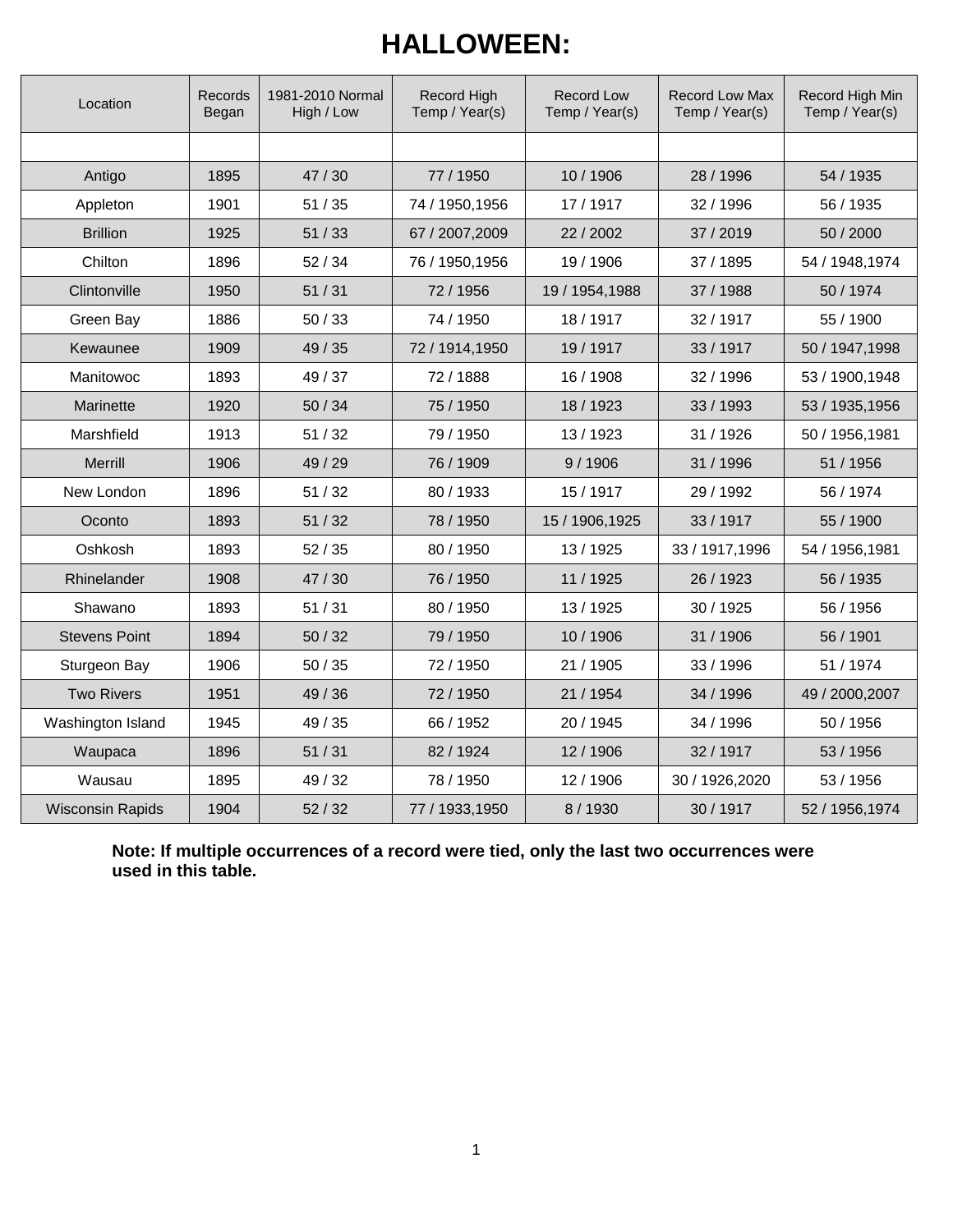## **HALLOWEEN:**

| Location                |      | <b>Warmest Ave</b><br>Temp / Year(s) | <b>Coldest Ave</b><br>Temp / Year(s) | Wettest<br>Inches / Year(s) | Snowiest<br>Inches / Year(s) | <b>Greatest Snow</b><br>Depth (Inches) |  |
|-------------------------|------|--------------------------------------|--------------------------------------|-----------------------------|------------------------------|----------------------------------------|--|
|                         |      |                                      |                                      |                             |                              |                                        |  |
| Antigo                  | 1895 | 63.5 / 1950                          | 23.0 / 1906                          | 1.70 / 1919                 | 2.3/1895                     | 1/1972                                 |  |
| Appleton                | 1901 | 63.0 / 1956                          | 25.5 / 1917                          | 1.40 / 1960                 | 2.7 / 2019                   | 3/2019                                 |  |
| <b>Brillion</b>         | 1925 | 58.0 / 2000                          | 30.5 / 2002                          | 1.85 / 1984                 | 1.8 / 2019                   | 2/2019                                 |  |
| Chilton                 | 1896 | 63.5 / 1900                          | 29.0 / 1954                          | 1.53/1960                   | 3.0 / 2019                   | 3/2019                                 |  |
| Clintonville            | 1950 | 60.0 / 1956                          | 28.0 / 1988                          | 2.62 / 1960                 | 0.5/2019                     | 1/2019                                 |  |
| Green Bay               | 1886 | 62.5 / 1900                          | 25.0 / 1917                          | 1.44 / 1960                 | 1.9 / 2019                   | 2/2019                                 |  |
| Kewaunee                | 1909 | 58.0 / 1950                          | 26.0 / 1917                          | 1.54 / 1960                 | 3.0 / 2019                   | 2/2019                                 |  |
| Manitowoc               | 1893 | 58.5 / 1915                          | 27.5 / 1917                          | 1.54 / 1941                 | 1.9 / 2019                   | 3/1917                                 |  |
| Marinette               | 1920 | 62.0 / 1956                          | 27.0 / 1993                          | 1.70 / 1960                 | 0.7 / 2019                   | 1/2019                                 |  |
| Marshfield              | 1913 | 63.5 / 1950                          | 24.5 /1917                           | 1.52 / 1960                 | 3.5/1932                     | Trace / 2014                           |  |
| Merrill                 | 1906 | 59.5 / 1956                          | 21.5 / 1906                          | 1.34 / 1960                 | 2.0 / 1932                   | 1/2014                                 |  |
| New London              | 1896 | 66.0 / 1933                          | 24.0 / 1992                          | 1.48 / 1960                 | 1.9/2019                     | 2/2019                                 |  |
| Oconto                  | 1893 | 62.5 / 1956                          | 27.5 / 1917                          | 1.83 / 1960                 | 1.0 / 2019                   | 1/2019                                 |  |
| Oshkosh                 | 1893 | 64.5 / 1950                          | 24.5 / 1917                          | 1.65 / 2013                 | 2.6 / 2019                   | 3/2019                                 |  |
| <b>Rhinelander</b>      | 1908 | 61.0 / 1950                          | 20.5 / 1996                          | 1.15/1960                   | 2.3/2014                     | 3/1917                                 |  |
| Shawano                 | 1893 | 65.5 / 1956                          | 21.5 / 1925                          | 1.87 / 1960                 | 1.0 / 1895                   | Trace / 1925,2019                      |  |
| <b>Stevens Point</b>    | 1894 | 66.5 / 1901                          | 20.5 / 1906                          | 1.76 / 1960                 | 1.0 / 1932                   | 1/1932                                 |  |
|                         |      |                                      |                                      |                             |                              |                                        |  |
| Sturgeon Bay            | 1906 | 58.0 / 1956                          | 29.5 / 1926                          | 1.45 / 1960                 | 3.0 / 2019                   | 4/1917                                 |  |
| <b>Two Rivers</b>       | 1951 | 58.0 / 1950                          | 30.0 / 1996                          | 1.46 / 1960                 | 1.5/2019                     | 1/2019                                 |  |
| Washington Island       | 1945 | 57.5 / 1956                          | 30.0 / 1996                          | 1.10 / 1960                 | 2.3 / 2019                   | 2/2019                                 |  |
| Waupaca                 | 1896 | 64.5 / 1935                          | 24.5 / 1917                          | 2.53/1960                   | 1.1 / 2019                   | 6/1917                                 |  |
| Wausau                  | 1895 | 61.5 / 1950                          | 23.5 / 1906                          | 1.36 / 1960                 | 1.7 / 2014                   | 1/1932                                 |  |
| <b>Wisconsin Rapids</b> | 1904 | 64.5 / 1950                          | 23.0 / 1917                          | 2.33 / 1919                 | Trace / 1996, 2017           | 5/1917                                 |  |

**Note: If multiple occurrences of a record were tied, only the last two occurrences were used except for snow depth where the last occurrence was used in the table.**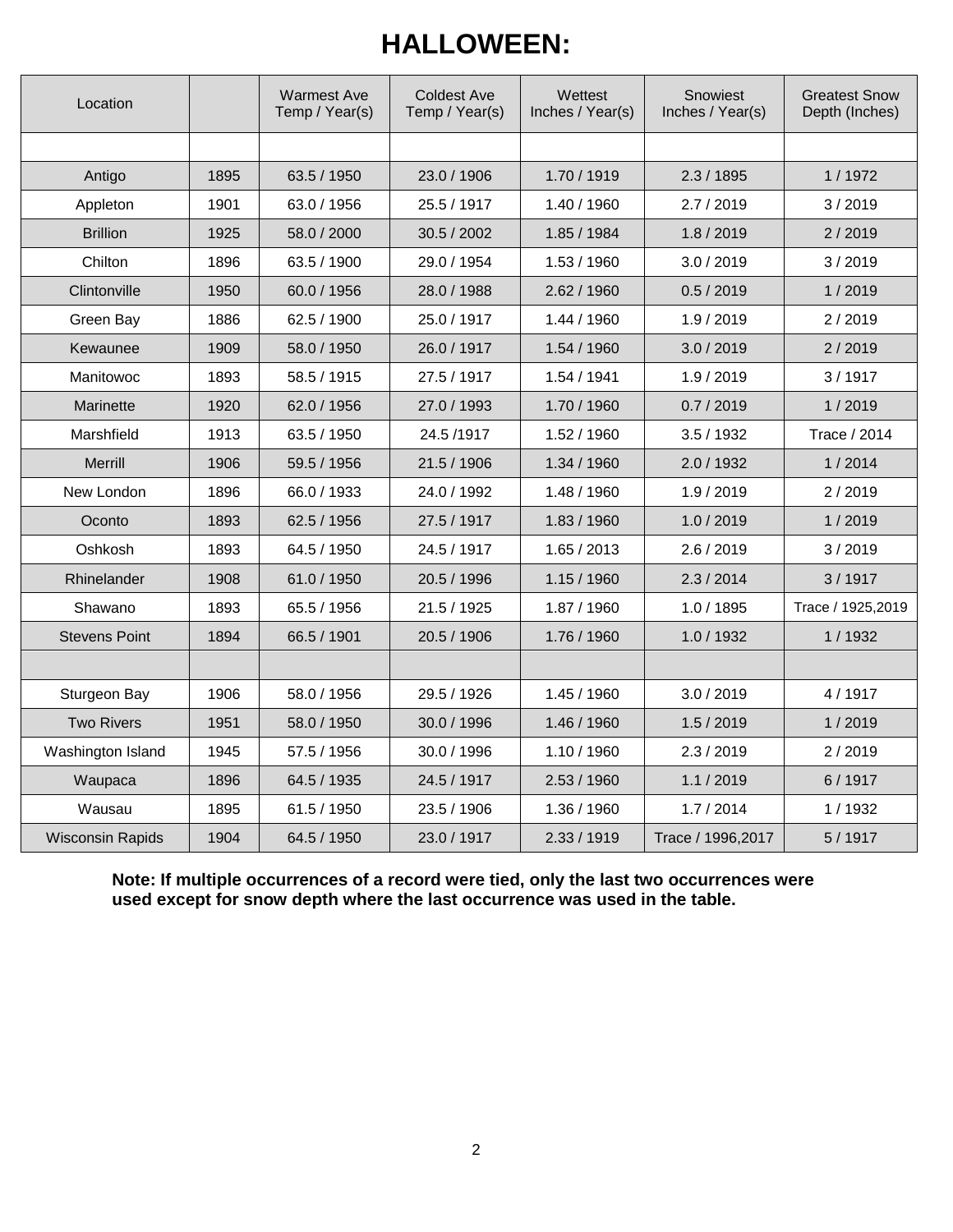## **HALLOWEEN DAY PRECIPITATION / SNOWFALL FREQUENCIES**

| <b>Location / Year</b> |        | <b>PRECIPITATION</b>   |                     |                    |                          |                  | <b>SNOWFALL</b>  |                         |                         |                     |                     |
|------------------------|--------|------------------------|---------------------|--------------------|--------------------------|------------------|------------------|-------------------------|-------------------------|---------------------|---------------------|
|                        | Record | DRY or<br><b>Trace</b> | $>= 0.01$<br>Inches | $>=0.10$<br>Inches | $>=0.50$<br>Inches       | $>=1.00$<br>Inch | None or<br>Trace | $>=0.1$<br>Inches       | $>=1.0$<br>Inch         | $>=3.0$<br>Inches   | $>= 6.0$<br>Inches  |
| Location               | Began  | Percent                | Percent             | Percent            | Percent                  | Percent          | Percent          | Percent                 | Percent                 | Percent             | Percent             |
|                        |        |                        |                     |                    |                          |                  |                  |                         |                         |                     |                     |
| Antigo                 | 1895   | 68                     | 32                  | 25                 | $\sqrt{5}$               | 3                | 93               | $\overline{7}$          | $\overline{\mathbf{4}}$ | $\pmb{0}$           | $\pmb{0}$           |
| Appleton               | 1901   | 70                     | 30                  | 19                 | $\overline{2}$           | $\mathbf 1$      | 98               | $\overline{c}$          | $\mathbf{1}$            | 0                   | 0                   |
| <b>Brillion</b>        | 1925   | 58                     | 42                  | 25                 | $\mathfrak{S}$           | $\mathbf 2$      | 99               | $\mathbf{1}$            | $\mathbf{1}$            | $\mathbf 0$         | $\overline{0}$      |
| Chilton                | 1896   | 62                     | 38                  | 17                 | $\overline{2}$           | $\overline{c}$   | 96               | $\overline{\mathbf{4}}$ | $\mathbf{1}$            | $\mathbf 0$         | $\mathbf 0$         |
| Clintonville           | 1950   | 73                     | 27                  | 19                 | $\mathfrak{S}$           | $\sqrt{3}$       | 99               | $\mathbf{1}$            | $\mathbf{0}$            | $\overline{0}$      | $\mathbf 0$         |
| Green Bay              | 1886   | 67                     | 33                  | 16                 | $\mathbf{3}$             | $\mathbf 1$      | 99               | $\mathbf{1}$            | $\mathbf{1}$            | $\mathbf 0$         | 0                   |
| Kewaunee               | 1909   | 71                     | 29                  | 20                 | $\overline{2}$           | $\mathbf{1}$     | 99               | $\mathbf{1}$            | $\mathbf{1}$            | $\mathbf{1}$        | $\mathbf 0$         |
| Manitowoc              | 1893   | 73                     | 27                  | 16                 | $\sqrt{5}$               | $\overline{c}$   | 98               | $\overline{2}$          | $\mathbf{1}$            | $\mathsf{O}\xspace$ | $\pmb{0}$           |
| Marinette              | 1920   | 64                     | 36                  | 19                 | $\mathfrak{S}$           | $\mathbf{1}$     | 98               | $\overline{2}$          | $\mathbf 0$             | $\pmb{0}$           | $\pmb{0}$           |
| Marshfield             | 1913   | 64                     | 36                  | 24                 | 6                        | $\overline{c}$   | 97               | 3                       | $\mathbf{1}$            | $\mathbf{1}$        | 0                   |
| Merrill                | 1906   | 65                     | 35                  | 16                 | $\overline{4}$           | $\overline{2}$   | 98               | $\overline{2}$          | $\mathbf{1}$            | $\mathbf 0$         | $\pmb{0}$           |
| New London             | 1896   | 69                     | 31                  | 22                 | $\overline{2}$           | $\mathbf 1$      | 99               | $\mathbf{1}$            | 1                       | $\pmb{0}$           | 0                   |
| Oconto                 | 1893   | 73                     | 27                  | 16                 | $\mathfrak{S}$           | $\mathbf{1}$     | 99               | $\mathbf{1}$            | $\mathbf{1}$            | $\mathsf{O}\xspace$ | $\mathsf{O}\xspace$ |
| Oshkosh                | 1893   | 69                     | 31                  | 19                 | $\overline{2}$           | $\overline{2}$   | 97               | 3                       | $\mathbf{1}$            | $\mathsf{O}\xspace$ | $\mathbf 0$         |
| Rhinelander            | 1908   | 67                     | 33                  | 19                 | $\sqrt{5}$               | $\mathbf 2$      | 96               | $\overline{\mathbf{4}}$ | $\sqrt{2}$              | $\pmb{0}$           | $\pmb{0}$           |
| Shawano                | 1893   | 65                     | 35                  | 20                 | $\overline{4}$           | $\overline{c}$   | 98               | $\overline{2}$          | $\mathbf{1}$            | $\mathbf 0$         | 0                   |
| <b>Stevens Point</b>   | 1894   | 68                     | 32                  | 19                 | $\mathfrak{S}$           | $\mathbf{1}$     | 97               | 3                       | $\mathbf{1}$            | $\mathbf 0$         | $\mathbf 0$         |
| Sturgeon Bay           | 1906   | 66                     | 34                  | 25                 | $\mathbf{3}$             | $\mathbf 1$      | 98               | $\overline{2}$          | $\overline{2}$          | $\mathbf{1}$        | $\pmb{0}$           |
| <b>Two Rivers</b>      | 1951   | 61                     | 39                  | 23                 | $\mathfrak{S}$           | $\mathbf{1}$     | 99               | $\mathbf{1}$            | $\mathbf{1}$            | $\mathbf 0$         | $\pmb{0}$           |
| Wash. Island           | 1945   | 66                     | 34                  | 23                 | $\mathbf{1}$             | $\mathbf{1}$     | 97               | 3                       | $\mathbf{1}$            | $\pmb{0}$           | 0                   |
| Waupaca                | 1896   | 72                     | 28                  | 19                 | $\overline{4}$           | $\mathbf{1}$     | 99               | $\mathbf{1}$            | $\mathbf{1}$            | $\pmb{0}$           | $\overline{0}$      |
| Wausau                 | 1895   | 62                     | 38                  | 22                 | $\overline{\mathcal{A}}$ | 1                | 97               | $\mathbf{1}$            | $\mathbf{1}$            | $\mathsf{O}\xspace$ | 0                   |
| Wisc. Rapids           | 1904   | 67                     | 33                  | 20                 | $\overline{7}$           | $\overline{4}$   | 100              | $\mathbf 0$             | $\mathbf 0$             | $\mathbf 0$         | $\mathbf 0$         |

**Note: Percentages are based on years where the observer reported precipitation and snowfall. In some years, the observer may have only reported precipitation but no snowfall.**